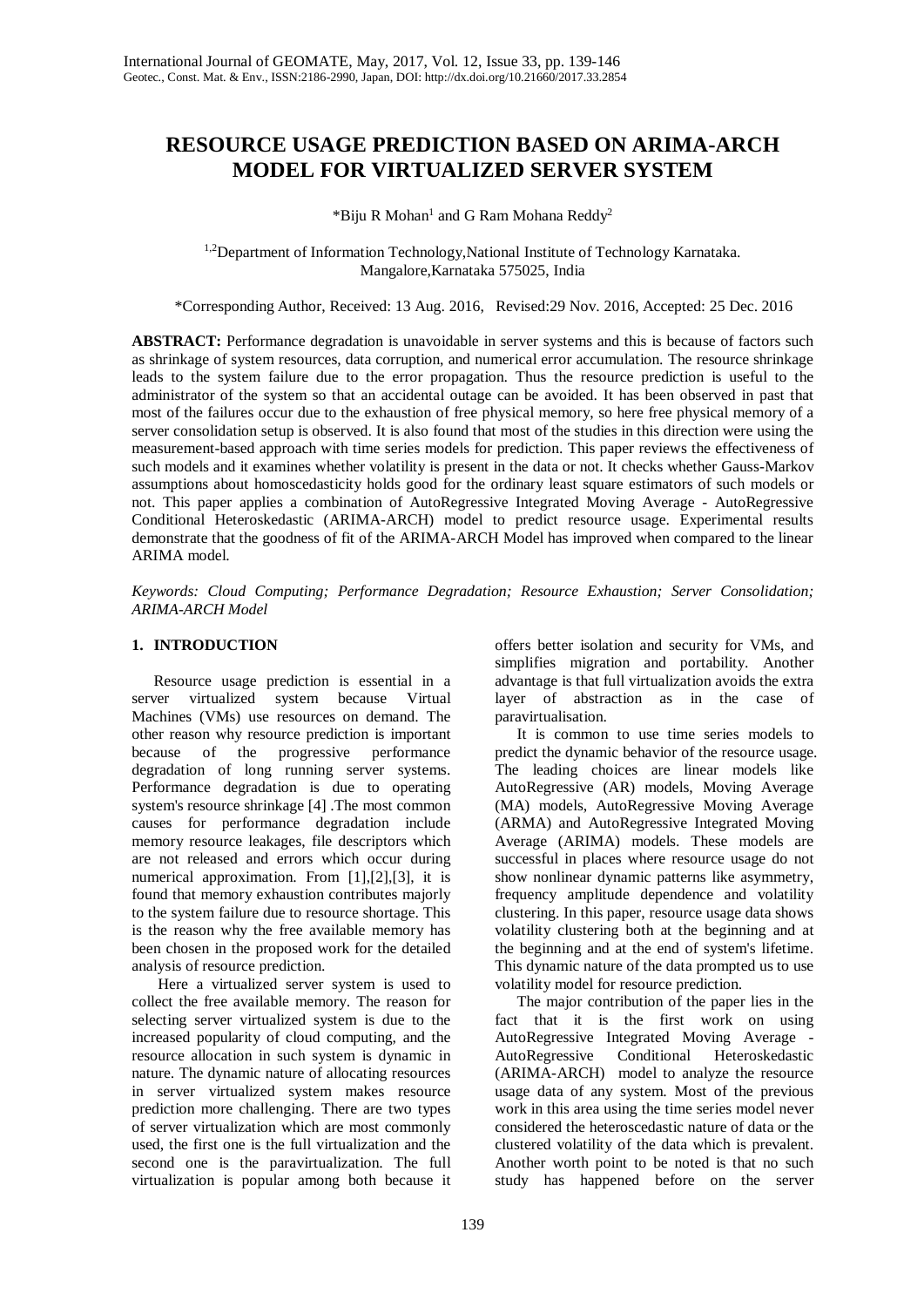consolidated system. The proposed model has reduced prediction error 55 times when compared to ARIMA model.

### **2. RELATED WORK**

Next paragraphs discuss the merits and demerits of the previous work in this area. It is clear that none of the works in this area studied about the volatility and structural change of the data. Moreover, the Gauss-Markov assumptions about Ordinary Least Square (OLS) estimators have violated in many cases.

Lei Li et al. [5] used time-series analysis methods for identifying software performance deterioration. Apache web server system, a Linux system status monitoring tool, and a web server workload generator were used in the Experiment. Linear Regression and Sen's slope estimation methods were used to detect an aging trend. An autoregressive exogenous (ARX) model was used to estimate the usage of system resources and the result is compared with a linear regression model's estimation. The non-linear nature of the data was not taken into consideration. The goodness of fit of the ARX model was not discussed in this paper.

Hoffmann et al. [6] integrated the best practices from the experiences of two different studies; the first study was on how the selection of variables contributes more to model quality than selecting a particular modeling technique. In the second study, they compared five linear and non-linear models and found that the superiority of non-linear model was not always significant while comparing the model complexity. They proposed a coherent approach by integrating the goodness of the above studies. The main lacuna in this paper is that it stands as a guideline rather than as an effective methodology. The results for call availability prediction of an industrial telecommunication system were presented at the end of the paper. The paper did not discuss the adequateness of the model for the results presented.

Yongquan Yan et al.[7] proposed a hybrid model that combines autoregressive integrated moving average (ARIMA) and artificial neural network (ANN) to improve the prediction accuracy of resource consumption of an IIS web server which suffered from software aging problems. Their assumption was that the error term was nonlinear in nature and they used the ANN to model it. This paper did not discuss the goodness of the fit for the linear component using ARIMA model and further authors did not throw light on the residual analysis.

Araujo et al. [8] proposed a method which depends on multiple thresholds for ensuring a safe scheduling of rejuvenation actions. This method ensured that there will be minimal interference on

system's performance due to time series computation. The experiments were conducted using the Eucalyptus cloud computing framework and thus they proved the efficacy of the method. The time series trend analysis was done and compared actual virtual memory utilization with the predicted results. But their study did not consider the non-linearity in the data.

Simeonov and Avresky [9] presented a framework, which is used for identifying anomalies that lead servers to crash. Further authors theoretically justified their proposed framework. The experimental validation did not consider the model adequacy. Matias [10] presented a full factorial design of experiment to predict the factors which were most influential on apache web servers aging. They found that page type and page size are the primary causes for the memory size variation in httpd processes. Further, no specific model was been discussed by the authors.

It is clear from the related work that the most popular model among the researchers studying the resource exhaustion is time series models. The reason is quite obvious because the resource utilization is collected against the time which forms a time series. It is surprising that none of the authors considered the clustered volatility generally prevalent in such data.

## **3. PROPOSED METHODOLOGY**

The major problem identified during the literature survey is that none of the previous works try to address the volatility in the system resource data. This study focuses on modeling volatility in the time series data. The structure of the volatility model can be described as

$$
x_t = \mu_t(\theta) + \varepsilon_t
$$
  
\n
$$
\varepsilon_t = \sigma_t z_t
$$
 (1)  
\n(2)

Where  
\n
$$
\mu_t(\theta) = E[x_t | F_{t-1}],
$$
\n
$$
\sigma_t^2(\theta) = E\left[\left(x_t - \mu_t(\theta)\right)^2 | F_{t-1}\right],
$$
\n
$$
z_t \sim N(0,1).
$$

In Eq. (1), the time series  $x_t$  is decomposed into a conditional mean  $\mu_t(\theta)$  and a residual term  $\varepsilon_t$ . The conditional mean  $\mu_t(\theta)$  may be an *ARIMA(p,d,q)* where *p* is the order of the autoregressive terms, *d* is the order of differencing and  $q$  is the order of moving average terms.  $F_t$  is the set of information available at time *t*. It may include the current and past values of  $x_t$ , current and past values of the residuals or any other variable known at time *t*. According to Eq. (2) , the residual term  $\varepsilon_t$  has a volatility conditional on the information available at time  $t-1$  denoted by  $\sigma_t$ .  $\theta$ is a vector of unknown parameters. The variable  $z_t$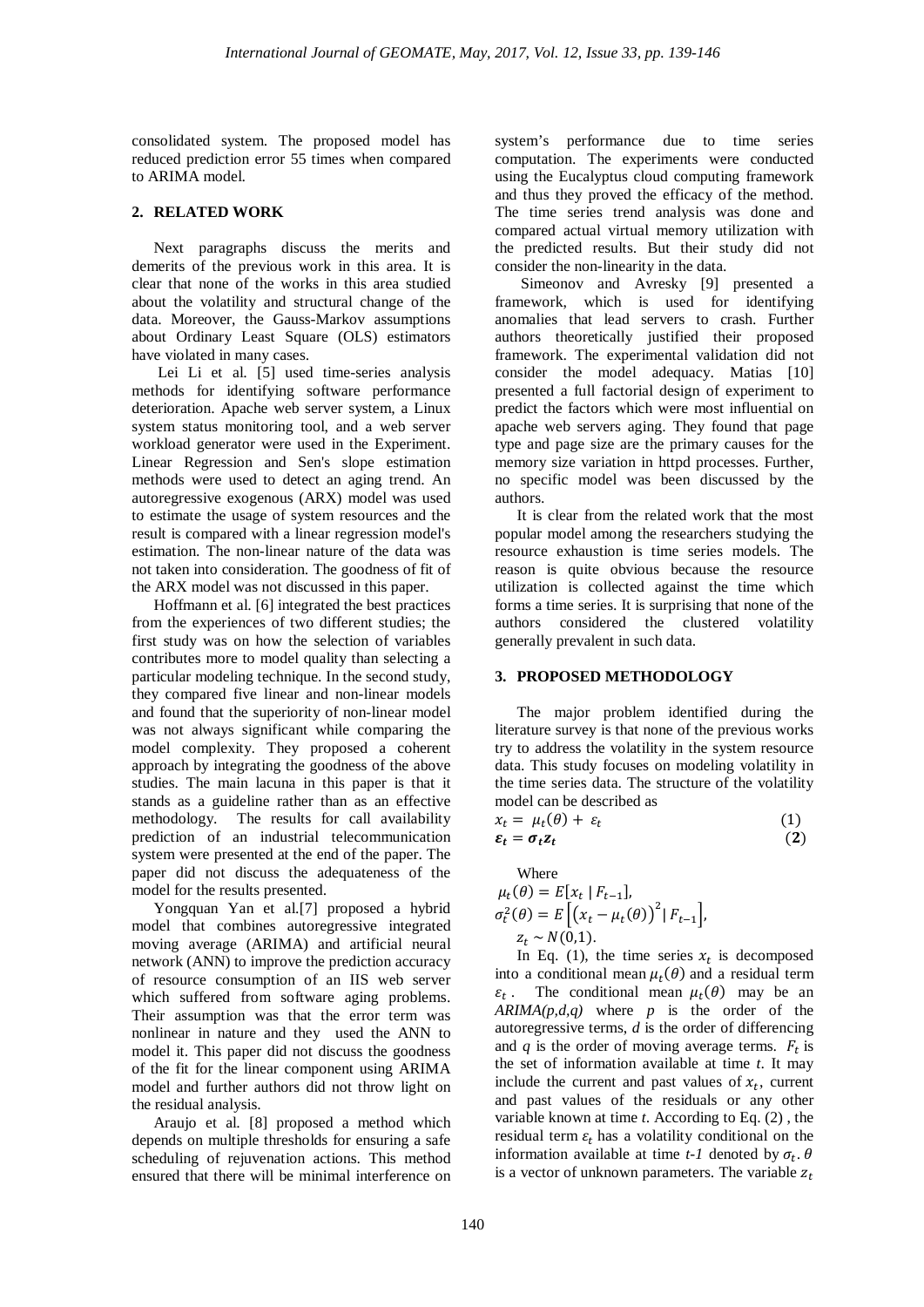follows normal distribution with mean *zero* and variance *one*. The overall structure of the proposed methodology is shown in Fig. 1.



Fig. 1. Overall structure of Proposed Methodology

#### **3.1 ARIMA Modeling**

*ARIMA(p,q,d)* (Autoregressive Integrated Moving Average with orders *p,d,q*) is used as the mean process. *The ARIMA(p,q,d)* can be represented as in Eq. (3)

$$
\left(1 - \sum_{k=1}^{p} \alpha_k B^k \right) (1 - B)^d X_t
$$

$$
= \left(1 + \sum_{k=1}^{q} \beta_k B^k \right) \varepsilon_t \quad (3)
$$

Where  $X_t$  is the time series,  $\propto$  and  $\beta$  are the parameters/coefficients of autoregressive and moving average terms with order *p* and *q* respectively.  $\varepsilon_t$  are error terms generally assumed to be independent, identically distributed variables sampled from a normal distribution with zero mean.  $B$  is the difference operator defined as follows by Eq. (4). Where *d* is the order of the difference operator.

 $\Delta X_t = X_t - X_{t-1} = (1 - B)X_t$  (4)

The overview of the statistical analysis is given by the flowchart as shown in Fig 2.

In order to find the series is stationary or not, the autocorrelation of the series has to be found out. Autocorrelation, also known as serial correlation, is the cross-correlation of a signal with itself. Informally, it is the similarity between observations as a function of the time lag between them. It is a mathematical tool for finding repeating patterns, such as the presence of a periodic signal obscured by noise, or identifying the missing fundamental frequency in a signal implied by its harmonic frequencies. It is often used in signal processing for analyzing functions or series of values, such as time domain signals.



Fig. 2. The flowchart for ARIMA Conditional Mean Modeling .

The autocorrelation between time  $X_t$  and  $X_{t+\tau}$ is given by the Eq. (5). Where  $X_t$  and  $X_{t+\tau}$  are the time series with lag  $\tau$ .  $\mu$  is the mean of the population.  $\sigma_{X_t}$ ,  $\sigma_{X_{t+\tau}}$  are standard deviations at the time *t* and  $t + \tau$ .  $\rho_k$  is the autocorrelation at lag *k*

$$
\rho_k = \frac{E[(X_t - \mu)(X_{t+\tau} - \mu)]}{\sigma_{X_t}\sigma_{X_{t+\tau}}} \tag{5}
$$

The sample estimate  $r_k$  of the same is given by Eq. (6).  $\hat{X}$  s the sample mean and  $\hat{N}$  is the number samples

$$
r_k = \frac{\frac{1}{N} \sum_{t=1}^{n-k} (X_t - \bar{X})(X_{t-\tau} - \bar{X})}{\frac{1}{N-1} \sum_{t=1}^{n} (X_t - \bar{X})^2}
$$
(6)  
From Fig. 2. it is clear that the first step is to

plot the resource variable against time, this is to find any unusual observations. The next step in the flowchart is to plot the autocorrelation function and partial autocorrelation function of the resource usage data. This is to check whether the resource usage data is stationary or not. If the plot shows that data is non-stationary, the non-stationarity of the data has to be confirmed. This is done by doing a unit root test. Here augmented dickey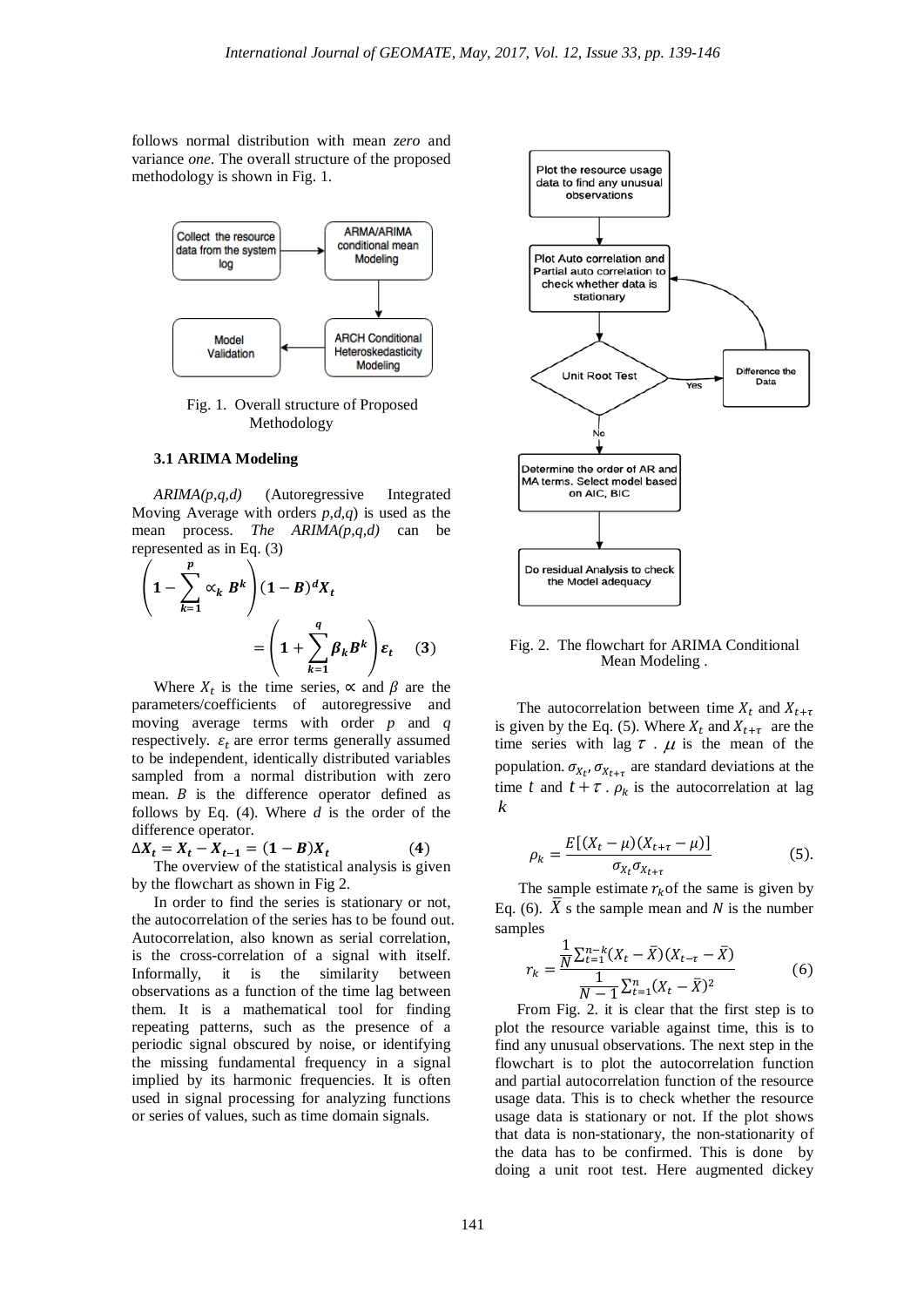fuller test [11] has been used as unit root test. Once the series is proved to be non-stationary then the series is differenced. By looking at the autocorrelation function (ACF) and partial autocorrelation (PACF) plots of the differenced series, one can tentatively identify the numbers of AR and/or MA terms that are needed. Once the number of autoregressive terms, the number of differencing and moving average terms are decided, parameters of the model have to be estimated. The maximum likelihood or least square estimators are commonly used to estimate the parameters.

For Model selection, three measures of goodness are used Akaike information criterion (AIC), Akaike information criterion corrected(AICc), Bayesian information criterion (BIC) [12]. The Akaike information criterion (AIC) deals with the trade-off between the goodness of fit of the model and the complexity of the model. It offers a relative estimate of the information lost when a given model is used to represent the process that generates the data. AIC does not provide a test of a model in the sense of testing a null hypothesis; i.e. AIC can tell nothing about the quality of the model in an absolute sense. Given a set of candidate models for the data, the preferred model is the one with the minimum AIC value. The Eq. (7) gives the AIC measure.

$$
AIC = 2k - 2\ln(L) \tag{7}
$$

Where *k* is the number of parameters and *L* is the maximum value of the likely hood function. Given a set of candidate models for the data, the preferred model is the one with the minimum AIC value.

AICc is AIC with a correction for finite sample sizes given by the Eq.  $(8)$  where *n* is the sample size.

$$
AIC_c = AIC + \frac{2k(k+1)}{n-k-1}
$$
 (8).  
Bayesian information criterion (BIC) or

Schwarz criterion (also SBC, SBIC) is a criterion for model selection among a finite set of models. It is based likelihood function and it is closely related to the Akaike information criterion (AIC). Both BIC and AIC resolve this problem by introducing a penalty term for the number of parameters in the model; the penalty term is larger in BIC than in AIC. BIC is given by the Eq. (9).

$$
BIC = -2 \ln(L) + k \ln(n) \tag{9}
$$

### **3.2 ARCH Modeling**

Autoregressive conditional heteroskedasticity models are used to characterize and model time series. ARCH models assume the variance of the current error term or innovation to be a function of the actual sizes of the previous time periods' error terms: often the variance is related to the squares

of the previous innovations. So an  $ARCH(p)$ assumes that the conditional variance  $\sigma_t^2(\theta)$  is a linear function of the past *p* squared innovations where  $\theta$  is a vector of unknown parameters which could be estimated by maximum likelihood estimators.  $ARCH(p)$  is given by Eq. (10).

$$
\sigma_f^2(\theta) = \omega + \alpha_1 \epsilon_{t-1}^2 + \dots + \alpha_p \epsilon_{t-p}^2
$$

$$
= \omega + \sum_{i=1}^p \alpha_i \epsilon_{t-i}^2 (10).
$$

According to Eq. 10., the conditional volatility is assumed as moving average of squared innovations  $\varepsilon_t^2$ . For the model to be well defined and the conditional variance to be positive, the parameters must satisfy the following constraints:  $\omega > 0$ , and  $\alpha_i \geq 0$ ,  $i = 1, \dots, p$  . The unconditional variance of innovation, denoted by  $\sigma^2$ , is the unconditional expectation of  $\sigma_t^2$ :  $\sigma^2$  =  $E[\epsilon_t^2] = E[\sigma_t^2]$ . It can be easily shown that  $\sigma^2 =$  $\overline{1-\sum_{i=1}^p \alpha_i}$ 

This shows that the process  $\varepsilon_t$  is covariance stationary only when sum of the autoregressive terms less than one, i.e.,  $\sum_{i=1}^{p} \alpha_i < 1$ .

### **4. RESULT ANALYSIS**

The resource usage data collected from the experimental setup discussed below is analyzed here. The free physical memory and swap read and write rates are the main focus because these resources are major indicators of performance degradation.

#### **4.1 Experimental Setup and Data Collection**

Experiments were done on an HP ProLaint ML350 G6 machine, it has two processors with 6 cores in each processor. It has 24 logical processors (when hyper threading enabled). This Intel Xeon architecture processors work at the speed of 2.40 GHz. 1 TB hard disk and 16 GB physical memory capacity are available for the machine. The machine has 2 NIC cards to effectively manage the network traffic.

VMware ESXi 5.0.0 is used as the hypervisor/Virtual Machine Monitor (VMM) in this experimental setup. This VMM belongs to type 1 VMM or this is a bare metal Hypervisor. 25 virtual machines have loaded on top of the hypervisor. Virtual machines (VMs) use Ubuntu 14.10 as the operating system. Each VM is configured with 4 vCPUs, 1 GB physical memory space, and 10 GB Hard disk space.

The *esxtop* command has been used to collect the information about CPU usage, swap in and swap out rate, interrupts, context switches, network statistics and power usage. In this experiment, the memory statistics alone has been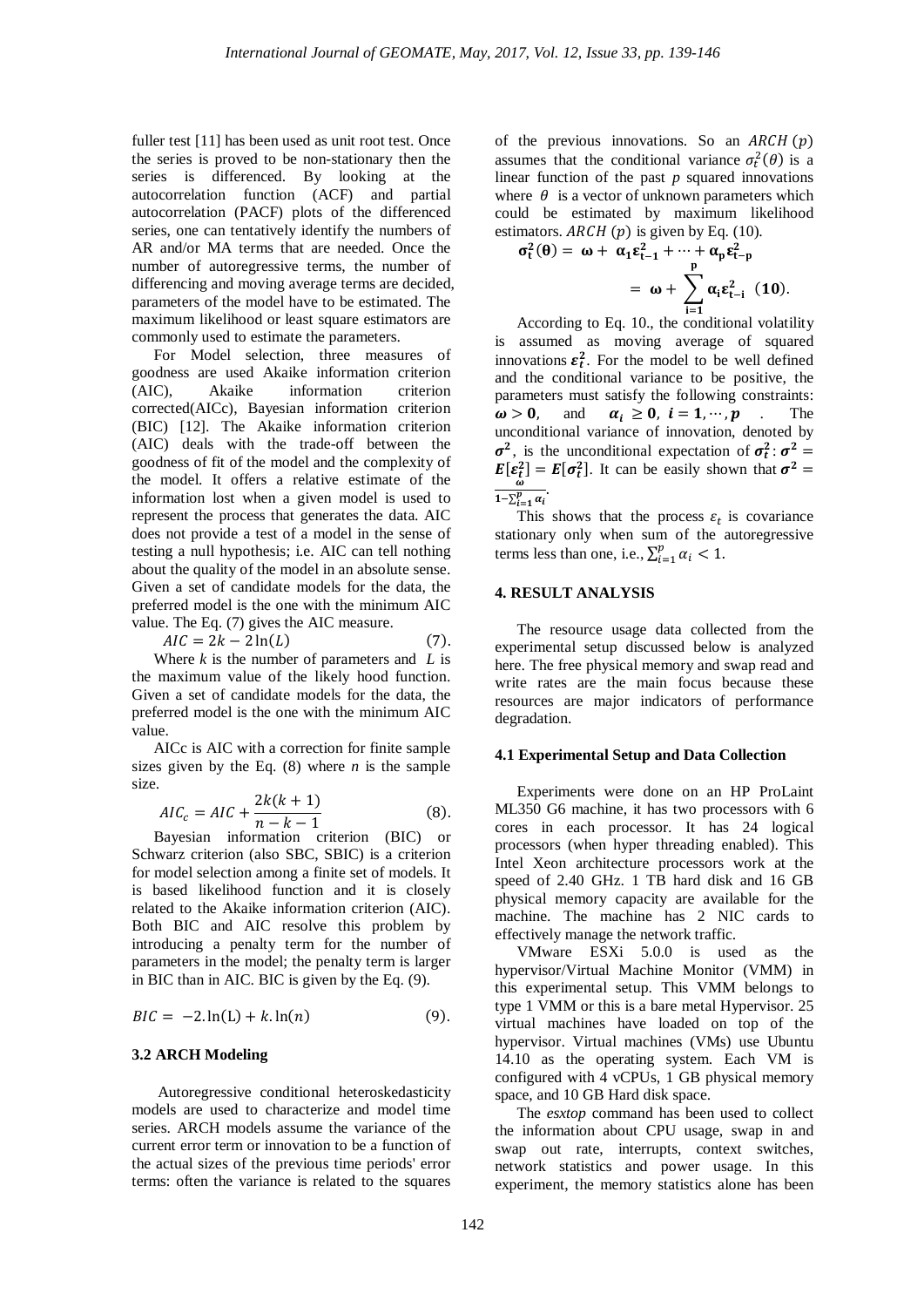used for further analysis. In this experiment, *httpref* tool is used in order to generate requests with constant time intervals between two requests. Each request accesses one specified file of size 5kb from the server. httpref is used not only as a workload generator but also used as a performance measuring tool.

The memory reclamation techniques[13] in VMware ESXi 5.0.0 like Transparent page sharing (TPS), Ballooning, Hypervisor swapping, and Memory compression has been enabled to increase the dynamicity of the resource allocation, thus making resource prediction more challenging. Transparent page sharing reclaims memory by removing redundant pages with identical content while ballooning reclaims memory by artificially increasing the memory pressure inside the guest. With memory compression, ESXi stores pages, which would otherwise be swapped out to disk through host swapping, in a compression cache located in the main memory. Memory compression outperforms host swapping because the next access to the compressed page only causes a page decompression, which can be an order of magnitude faster than the disk access. In the cases where ballooning, transparent page sharing, and memory compression are not sufficient to reclaim memory, ESXi employs hypervisor swapping to reclaim memory. Hypervisor swapping is a guaranteed technique to reclaim a specific amount of memory within a specific amount of time. However, hypervisor swapping is used as a last resort to reclaim memory from the virtual machine due to limitations on performance.

#### **4.2 Analysis of Resource Utilization**

Fig. 3. shows the time series plot of free physical memory over a period of time. The data is collected over a period of 10 days with the time interval of 30 minutes.



Fig. 3. Free Physical memory collected over a period of 250 hours.

The memory over commitment during this period is kept as 4.11. The Memory

Overcommitment during this period is shown as in Fig. 4. The memory overcommit is given by the Eq. (11). Where *N* is the number of VMs switched on and **EsxMemory** is the total host *VMware Esxi* memory.

$$
memory overcommit = \frac{\sum_{i=1}^{N} \text{memsize}}{\text{ExMemory}}.(11)
$$

It is clear from the Fig. 3. that at the 245th hour the Free Memory has increased from 1900 Mbytes to 14000 Mbytes. From Fig. 4., there is a clear indication that the Memory Overcommitment (15 Minutes Average) has decreased from 4.11 to zero, which clearly shows that some VMs or all VMs has been switched off and swapped into the secondary memory. It clearly gives an indication of thrashing. For further investigation swap read and write rates are plotted against time.



Fig. 4. Memory Overcommit (15 Minutes Average) plotted against time

Fig. 5. and Fig. 6. gives swap read and write per second respectively.



Fig. 5. Swap Mbytes Read per Second against time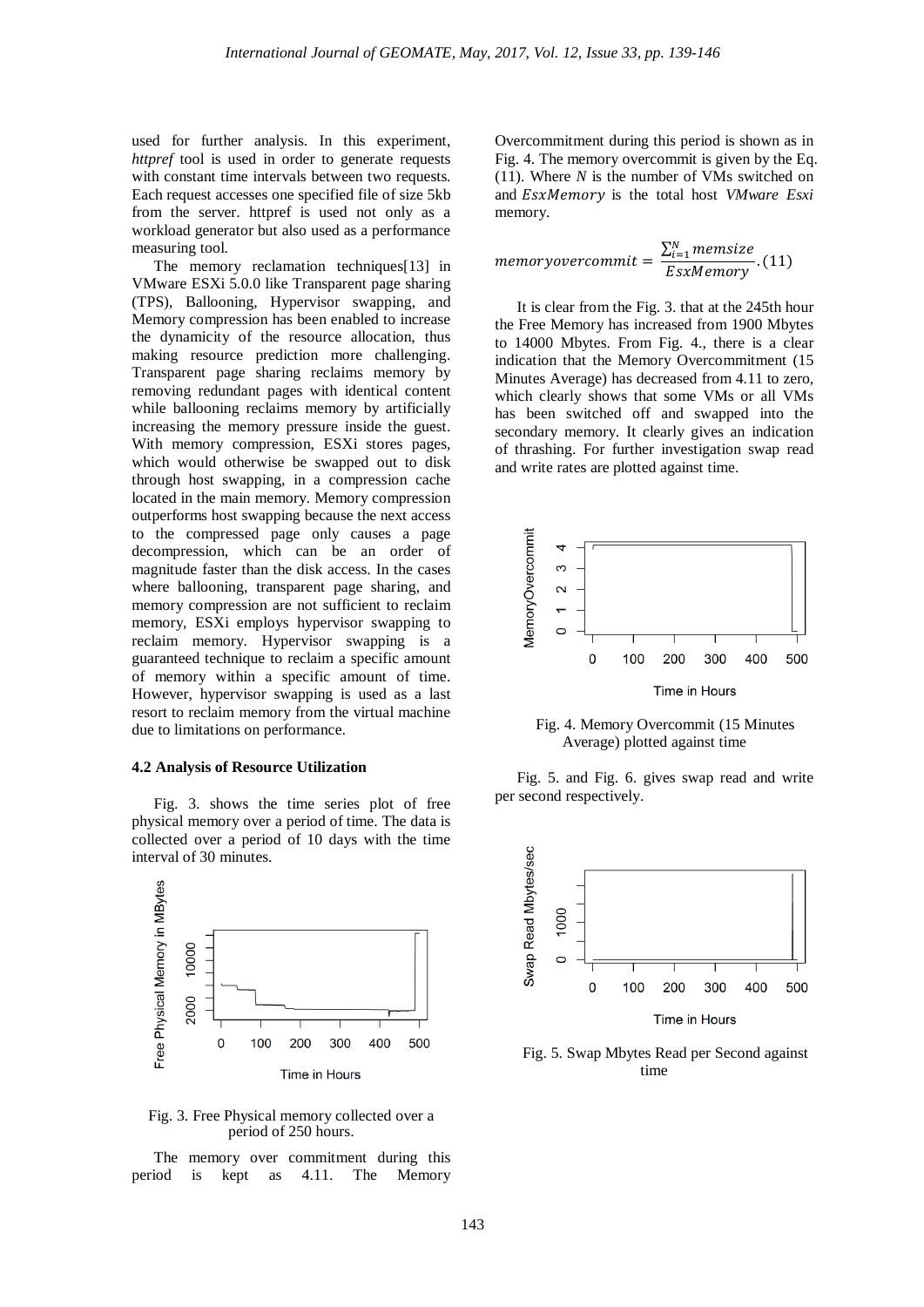

Fig. 6. Swap Mbytes Writes per Second against Time

The huge swap read and write rates at 245th hour shows the free physical memory has shrunk to a level, where the virtualized server system has forced one or more VMs to virtual space of the hypervisor. This forced the system to fail, so this point is considered as the failure point of the setup.

#### **4.3. ARIMA Mean Modelling**

The resource which is most vulnerable in terms of the crash is free physical memory because the system mainly crashes/hangs due to the memory leakage. So here the variable chosen for time series analysis is free physical memory. In order to find the series is stationary or not, the autocorrelation of the series has to be found out. Fig. 7. shows the Autocorrelogram plot of Free Physical Memory against Lag.





Fig. 7. Autocorrelogram of Free Physical Memory

It is clear from the Fig. 7. that all the values up to 25 lags are significant or above the significant band. This indicates a possibility of nonstationarity in the series which has been confirmed by the augmented dickey fuller test. The augmented dickey fuller test confirms there is no statistical evidence that series is stationary. That means the series is nonstationary.

Before differencing the series, the partial autocorrelation function has to be obtained. In time series analysis, the partial autocorrelation function (PACF) plays an important role in identifying the extent of the lag in an autoregressive model. The use of this function was introduced as part of the Box–Jenkins approach to time series modeling, whereby plotting the partial autocorrelative functions one could determine the appropriate lags p in an *AR (p)* model or in an extended *ARIMA (p,d,q)* model. Fig. 8. shows PACF of Free Physical memory.

ACF and PACF slowly die down which gives a clear indication of non-stationarity, So the time series has to be differenced once. The ACF and PACF of the differenced series show no clues of non-stationarity. The Augmented dickey fuller test was conducted again on the differenced series, to know whether the series is non-stationary or not. There is no statistical evidence of non-stationarity in the time series.

From the ACF and PACF, *ARIMA* (0,1,1), *ARIMA(2,1,0), ARIMA(1,1,0), ARIMA(1,1,1), ARIMA(1,0,0)* are to be verified. These models are arbitrarily selected because the ACF and PACF gives a clue that the series is random as there are no significant terms in both ACF and PACF.

### **PACF of Free Physical Memory**



Fig. 8 Partial autocorrelation function of free physical memory

Table 1. The Goodness of Fit Measures

| <b>ARIMA</b> Models. |              |       |      |        |  |  |
|----------------------|--------------|-------|------|--------|--|--|
| Model                |              | AIC   | BIC  | AICc   |  |  |
|                      | ARIMA(0,1,1) | 7740  | 7741 | 7752   |  |  |
|                      | ARIMA(2,1,0) | 7742  | 7643 | 7543   |  |  |
|                      | ARIMA(1,1,0) | 7739. | 7132 | 7564.1 |  |  |
|                      | ARIMA(1,1,1) | 7742  | 7432 | 7432   |  |  |
|                      | ARIMA(1,0,0) | 7732  | 7432 | 7679   |  |  |
|                      | ARIMA(0,0,1) | 8598  | 8432 | 8564   |  |  |

To analyze the goodness of fit, three measures of goodness are used Akaike information criterion (AIC), Akaike information criterion corrected (AICc), Bayesian information criterion (BIC). The values of this measures are given as below in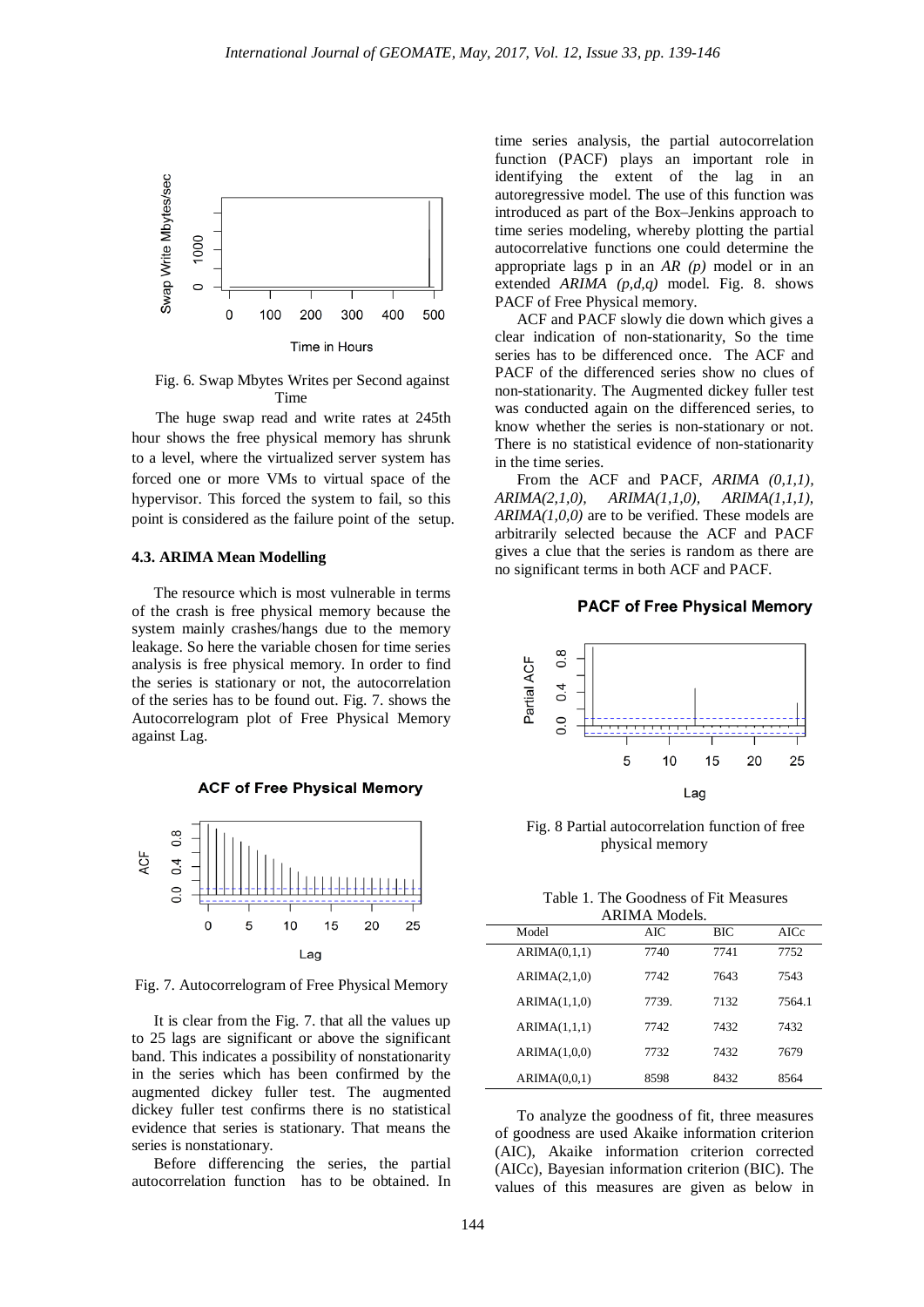Table 1. It is clear from Table 1, that none of the models fit the data well so the residuals of the best available model i.e.; *ARIMA (1,1,0)* has to be analysed*.*

#### **4.4 ARCH Modelling**

Analysis of residuals from the fitted model gives a clue for modification. Here one model with less AIC values is selected for the analysis. *ARIMA(1,1,0)* which is the best among the analyzed models is selected for residual analysis. Standardized residuals of this model are plotted as shown in Fig. 9.

Residuals of the fit ARIMA(1,1,0)



Time in Hours

Fig. 9 Standardized Residual of ARIMA(1,1,0)

Fig. 9. shows that there is a huge variation in residuals, which is the indication of heteroskedasticity. In order to test the normality of the residual quantile-quantile plot is plotted from the residuals of *ARIMA(1,1,0)* model. Fig. 10. shows the quantile-quantile plot of the residuals of *ARIMA(1,1,0)* model.

Fig. 10 clearly shows that the residual series is not normal. It is clear from the Model diagnostics that the time series is heteroskedastic in nature.



### **Normal Q-Q Plot**

Fig. 10 The Q-Q Plot of Residuals from ARIMA(1,1,0)

The ARCH model has to be applied to the residuals after fitting with a linear mean model. In this case  $ARIMA(1,1,0)$  has been used as the mean model. The next step is to obtain the order of ARCH model. ARCH(p) model from  $p = 1$  to 6 are considered to fit residual data, and the AIC and BIC values of these models are listed in the Table 2.

Table 2. The goodness of Fit Measures ARCH

|         | Models. |            |      |
|---------|---------|------------|------|
| Model   | AIC     | <b>BIC</b> | AICc |
| ARCH(1) | 5.08    | 5.13       | 5.08 |
| ARCH(2) | 5.08    | 5.15       | 5.08 |
| ARCH(3) | 5.48    | 5.23       | 5.48 |
| ARCH(4) | 5.56    | 5.51       | 5.56 |
| ARCH(5) | 5.58    | 5.52       | 5.58 |
| ARCH(6) | 5.59    | 5.63       | 5.59 |

It is clear from the Table 2 that the *ARCH(1*) has the best goodness of fit value. The goodness of measure has improved 1548 fold roughly when compared to the *ARIMA(1,1,0)* model. In order to check the accuracy of prediction, Root Mean Square Error (RMSE) and Mean Absolute Error (MAE) of *ARIMA(1,1,0)* and *ARCH(1)* Models are compared as shown in the Table 3.

Table 3. Comparison of ARIMA and ARCH

| Models.     |             |        |  |  |  |  |
|-------------|-------------|--------|--|--|--|--|
| Model       | <b>RMSE</b> | MAE.   |  |  |  |  |
| RIMA(1,1,0) | 2051.6      | 1427.4 |  |  |  |  |
| ARCH(1)     | 37.69       | 37.02  |  |  |  |  |

*ARCH(1)* model has reduced the error by 55 times roughly when RMSE measure is taken into consideration.

### **5. CONCLUSION**

The primary objective of the paper was to analyze prediction models of the resource usage in the server virtualized systems. Resource prediction is essential in order to predict the Time to Exhaustion (TTE) in any system so that the administrator of the system could avoid an accidental outage. It is also found that most of the studies in this direction were using the measurement-based approach with time series models for prediction. This paper reviewed the effectiveness of ARIMA model and it examined whether Gauss-Markov assumptions about homoscedasticity holds good for the Ordinary Least Square estimators of such models. It is clear from the model diagnostics that the time series is heteroscedastic in nature. ARIMA models are not suitable for predicting the resource usage and to predict time to exhaustion of the system. AutoRegressive Conditional Heteroscedastic model has been used to model the residuals of ARIMA mean process. Results show that the goodness of fit has improved roughly 1500 times.